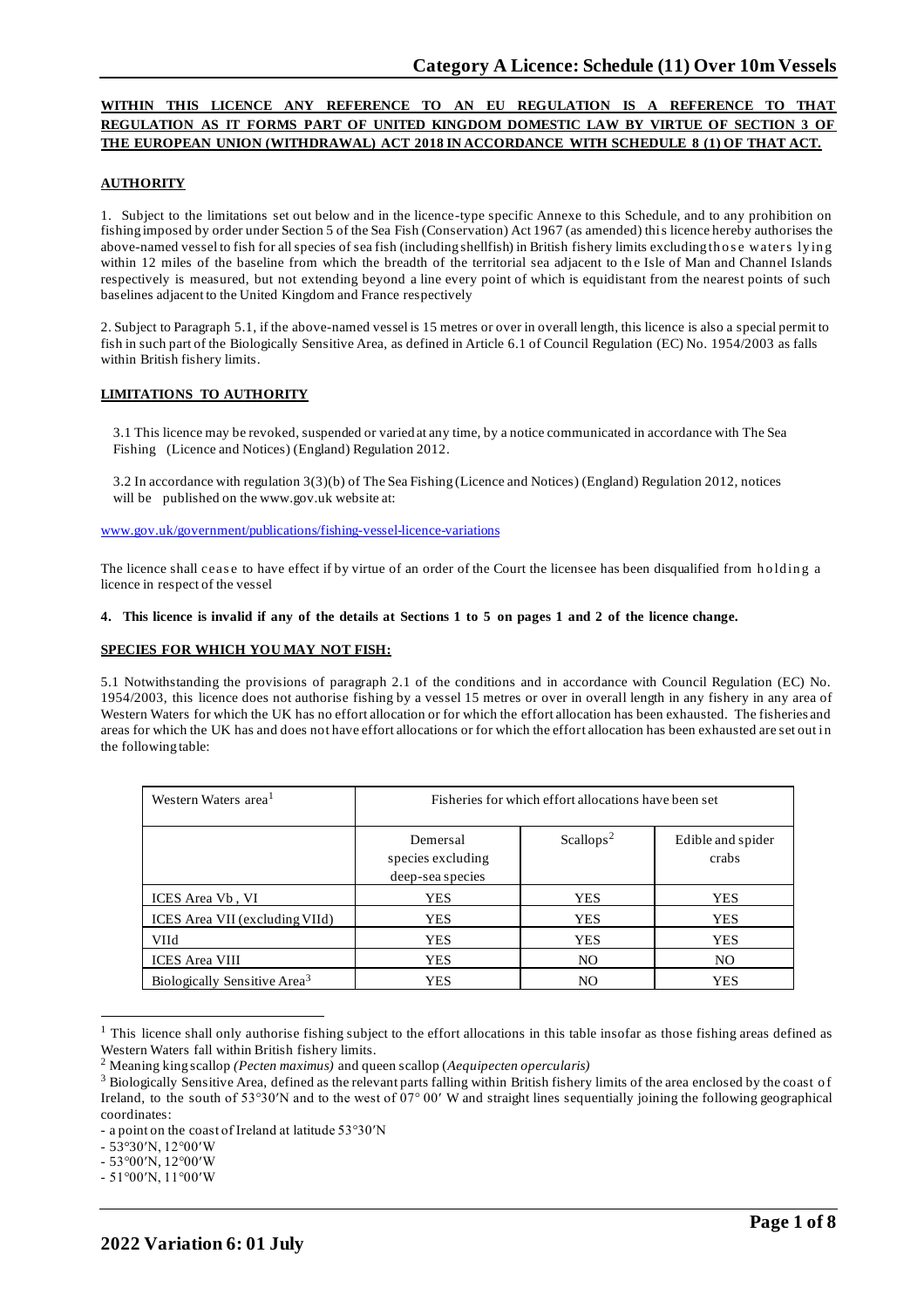5.2.1 In addition to the general constraints on effort set out in paragraph 5.1 above, vessels of 15 metres or over in overall length fishing for scallops {including both king scallops (*Pecten maximus*) and queen scallops (*Aequipecten opercularis*)} in British Fisheries Limits of ICES Area VII (excluding VIId,), are not authorised to be present in that Area in excess of the specified number of days during the specified period below:

| Period                                               | Number of days |  |
|------------------------------------------------------|----------------|--|
|                                                      |                |  |
| 00:01 hrs 01 July 2022 – 23:59 hrs 30 September 2022 | 70             |  |

"A day" shall be any calendar day (midnight to midnight UTC) or part thereof during which the vessel is present in ICES Area VII and absent from port. The specified number of days above is subject to any Scallop Effort Days Notice of Variation (as describ ed in paragraph 5.2.2 below) issued to the individual licence holder in respect of the above named vessel.

Vessels that have exceeded their allocations for preceding periods will receive separate notification of any reductions that apply to their allocation of days for this period

5.2.2 A 'Scallop Effort Days Notice of Variation' is a notice which may be issued by the Marine Management Organisation to th e individual licence holder of a vessel when that vessel exceeds the specified number of days in a specified period which may f ro m time to time be set out in paragraph 5.2.1 above. The effect of a Scallop Effort Days Notice of Variation is to deduct from a particular period (as specified in the notice) a number of days equal to the number of days exceeded in the previous relevant period. The issuing of a Scallop Effort Days Notice of Variation may be in addition to or instead of any other appropriate enforcement action taken by the Marine Management Organisation.

5.3.1 In addition to the general constraints on effort set out in paragraph 5.1 above, vessels of 15 metres or over in overall length fishing for Edible Crab (*Cancer pagurus*) and Spider Crabs (*Maja squinado*) in ICES Area VII, are not authorised to be present in that Area in excess of the specified number of days during the specified period below:

| Period                                                    | Number of days |
|-----------------------------------------------------------|----------------|
| 00:01 hrs 1st January $2022 - 23:59$ hrs 31 December 2022 | .60            |

"A day" shall be any calendar day (midnight to midnight UTC) or part thereof during which the vessel is present in ICES Area VII and absent from port. The specified number of days above is subject to any Crab Effort Days Notice of Variation (as describ ed in paragraph 5.3.2 below) issued to the individual licence holder in respect of the above named vessel.

Vessels that have exceeded their allocations for preceding periods will receive separate notification of any reductions that apply to their allocation of days for this period

5.3.2 A 'Crab Effort Days Notice of Variation' is a notice which may be issued by the Marine Management Organ is atio n to th e individual licence holder of a vessel when that vessel exceeds the specified number of days in a specified period which may from time to time be set out in paragraph 5.3.1 above. The effect of a Crab Effort Days Notice of Variation is to deduct from a particular period (as specified in the notice) a number of days equal to the number of days exceeded in the previous relevant period. The issuing of a Crab Effort Days Notice of Variation may be in addition to or instead of any other appropriate enforcement action taken by the Marine Management Organisation.

5.4 Notwithstanding the provisions of paragraph 2.1 of the conditions, this licence does not authorise fishing for herring within the following sea areas:

(a) in ICES Division VIIa, by any vessel whose overall length exceeds 24.4 metres, excep t those with a historic track record of fishing in that area for herring, or those in membership of a producer organisation managing a sectoral allocation for North Irish Sea herring.

- (b) in ICES Divisions VII e and f, by any vessel of 22 metres and over registered length.
- 5.5 This licence does not authorise fishing for queen scallops (aequipecten opercularis) in ICES area VIa and VIIa between 0 0 :0 1 hours on 1st April 2022 and 23:59 hours on 30th June 2022.

6. Unless expressly permitted at section 3, this licence does not authorise the above named vessel to fish by the beam trawl method in ICES Division IIa or Sub Area IV, or to fish by the beam trawl method for anglerfish in ICES Sub Area VII, so le in ICES Division VIIa, sole or plaice in ICES Divisions VIId-g or saithe in Sub Areas VII, VIII. For the purposes of this

<sup>-</sup> 49°30′N, 11°00′W

<sup>-</sup> 49°30′N, 07°00′W

<sup>-</sup> a point on the coast of Ireland at longitude 07°00′W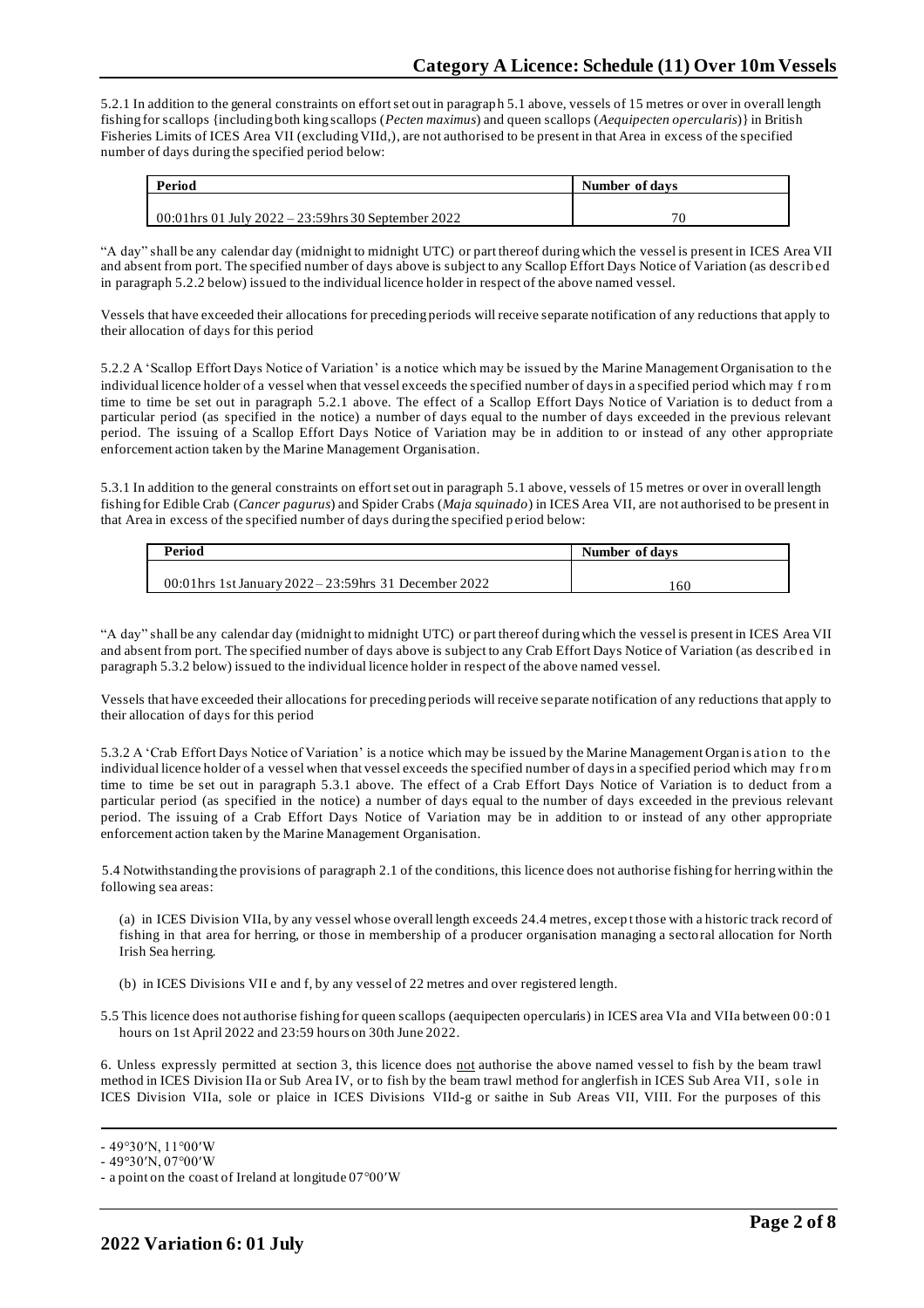paragraph, "beam trawl" means, in relation to fishing for whitefish, a net which is kept open by a beam or frame and which is dragged along the seabed.

7. Unless expressly permitted at section 3, this licence does not authorise the above-named vessel to fish for scallops of the species *Pecten maximus* (King Scallops) by means of mechanical dredging gear towed by the vessel.

8.1 Unless expressly permitted at section 3, this licence does not authorise the above-named vessel to fish for shellfish. However, vessels not so authorised may retain on board and land:

- (a) up to 5 lobsters or crawfish per day, caught with pots or nets; and
- (b) up to 25 crabs per day, caught with pots or nets; or
- (c) any shellfish, excluding green crabs, taken as a permitted bycatch, when fishing for other species using towed gear, up to a maximum limit of 10% by weight, of the total catch.

8.2 For the purposes of this paragraph, 'shellfish' means lobsters (*Homarus gammarus*), crawfish (*Palinuus* spp.), ed ib le crab s (*Cancer pagurus*), velvet crabs (*Liocarcinus puber*), spider crabs (*Maia squinado*) and green crabs (*Carcinus maenus*); and 'crabs' means the four species of crabs so specified.

### **PERMITTED BYCATCHES**

9.1 This licence does not authorise fishing for mackerel and herring by the purse-seine method, or by freezer trawler. A freezer trawler or seine purser may however retain on board any herring and mackerel caught as a permitted bycatch when fishing for other species.

9.2 This licence does not authorise fishing for sword fish. However, a fishing vessel may retain on board any sword fish caugh t as a permitted bycatch when fishing for other species.

9.3 This licence does not authorise fishing for Albacore tuna. However, a fishing vessel may retain on board any Albacore tuna caught as a permitted bycatch when fishing for other species.

9.4 Catches of skates and rays in the North Sea (IIa and IV) shall not comprise more than 25% per trip by live weight of the total catch retained onboard for all vessels 15m and over in overall length.

9.5 Notwithstanding any quota limitation detailed in Part II of the Annex to this Schedule, the vessel to which this licence relates, may not retain on board and land Cod and Whiting, caught in ICES Divisions Vb, VI, separately in the case of Cod (whereby 2% may not be exceeded separately in the ICES Divisions VIa; British fishery limits of Vb east of 12° 00′ W and 0.5% may not be exceeded in the ICES division VIb; British Fishery Limits of Vb west of 12° 00′ W) and 20% in the case of Whiting by live weight of the total catch retained on board the vessel during each fishing trip.

9.6 This licence does not authorise fishing for undulate ray (Raja undulata). However, between the hours of 00:01 on 1<sup>st</sup> January and 23:59 on 30<sup>th</sup> April; and 00:01 on 1<sup>st</sup> September and 23:59 on 31<sup>st</sup> December each calendar year a fishing vessel may retain on board and land any undulate ray caught in ICES area VIId and VIIe as a bycatch when fishing for other species provided that the following conditions are met:

- (a) In VIId only: No more than 100 kilogrammes of undulate ray in live weight may be retained on board or landed per fishing trip,
- (b) In VIIe only: No more than 100 kilogrammes of undulate ray in live weight may be retained on board or landed per fishing trip In Both VIId and VIIe:
- (c) In cases where it is not subject to the landing obligation set out in article 15 of Regulation (EU) 1380/2013, no undulate ray which measures less than 78 centimetres when measured from the tip of the snout to the tip of the tail shall be retained on board or landed,
- (d) In cases where it is not subject to the landing obligation set out in article 15 of Regulation (EU) 1380/2013, no undulate ray which measures more than 97 centimetres when measured from the tip of the snout to the tip of the tail shall be retained on board or landed,
- (e) No undulate ray may be transhipped,
- (f) Undulate ray may only be retained on board or landed whole or gutted.

#### **BY-CATCHES OF BLUEFIN TUNA (***THUNNUS THYNNUS***)**

10.1 The vessel is prohibited from targeting bluefin tuna.

10.2 Notwithstanding the provision in condition 10.1 above, incidental by -catches of bluefin tuna may be landed, subject to the conditions below.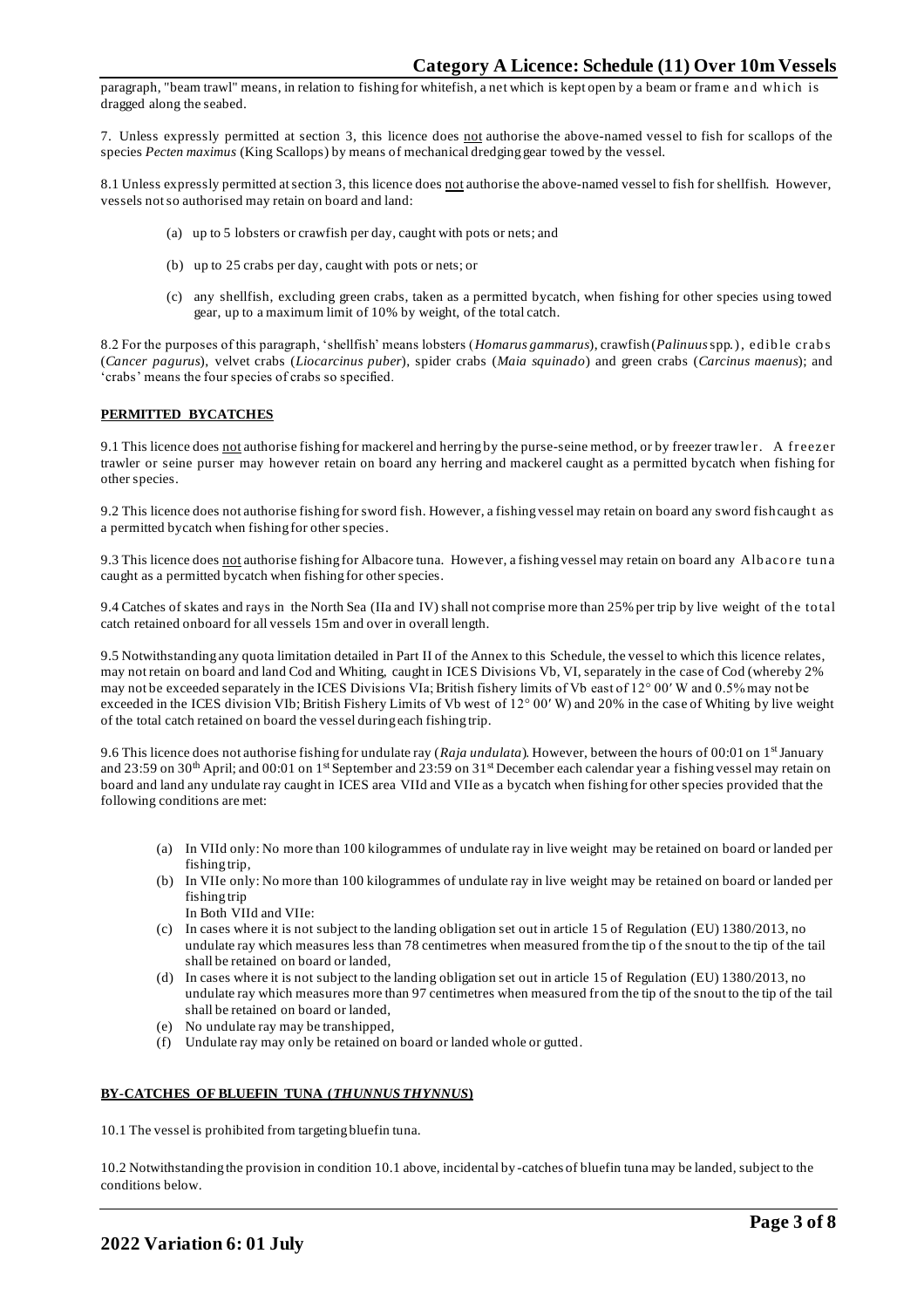10.3 Incidental by-catches may only be offered for sale when caught using one of the following gears:

- demersal trawls;
- pelagic trawls;
- seine nets:
- ring nets;
- fixed nets.

10.4 Any bluefin tuna below the minimum conservation reference size must not be retain ed on board and instead must be returned, where possible unharmed, to the sea.

10.5 The vessel is limited to a by-catch of one bluefin tuna per fishing trip which may, subject to these conditions, be retained on board, landed and sold.

10.6 Permitted by-catches of bluefin tuna may only be sold to authorised registered merchants, further guidance can be found at bluefin tuna in the UK - [GOV.UK \(www.gov.uk\).](https://www.gov.uk/guidance/bluefin-tuna-in-the-uk) A list of registered merchants can be foun[d here.](https://www.gov.uk/government/publications/bluefin-tuna-traders/registered-bluefin-tuna-traders)

10.7 Where the vessel encounters by-catches of bluefin tuna in excess of one fish in a single trip, and where that fish is not able to be returned to the sea alive and unharmed, these fish must be retained on board, must be landed and must be made available for scientific research purposes or destroyed as directed by the MMO or the UK Fisheries MonitoringCentre (UKFMC).

10.8 Any catches of bluefin tuna retained on board may only be landed to a [UK designated port.](https://www.gov.uk/government/publications/designated-ports/designated-ports-for-uk-flagged-vessels-landing-bluefin-tuna)

10.9 Any catches of bluefin tuna retained on board must be reported no less than four hours before the estimated time of landing. In circumstances where it is not possible to report no less than four hours before the estimated time of landing, the master must report as soon as reasonably practicable and may not land the catch until prior authorisation has been granted. Reports must be made as follows:

10.9.1 In the case of reporting between the hours of GMT 0800 hrs and 2000 hrs on Monday to Friday report to the MMO Single Liaison Office (UKSLO) on 0330 041 6585 o[r ukiuuslo@marinemanagement.org.uk](mailto:ukiuuslo@marinemanagement.org.uk)

10.9.2 In the case of reporting between GMT 2000 hrs and 0800 hrs or at any time on Saturdays and Sundays report to the UKFMC on 0131 244 2286 o[r UKFMC@gov.scot](mailto:UKFMC@gov.scot)

10.10 Landing reports in accordance with condition 10.9 above must include the following catch details:

- weight of each individual bluefin tuna retained onboard;
- total weight of bluefin tuna retained on board;
- number of individual bluefin tuna;
- the vessels identification details (including: name, PLN, IMO number where applicable);
- the intended port of landing;
- the estimated time of landing;
- the identity of the intended merchant if a commercial sale of a single bluefin tuna is intended ;
- an email address for which the vessel or its owners can receive an electronic bluefin tuna catch document.

11. This licence does not authorise fishing for tuna by the drift net method.

#### **FISHING RESTRICTIONS FOR BASS**

12.1 This licence does not authorise fishing for, retaining on board, relocating, transhipping or landing European seabass (Dicentrarchus labrax) in ICES divisions 4b and 4c, and in ICES subarea 7.

12.2 Condition 12.1 above does not apply in ICES divisions 4b, 4c, 7d, 7e, 7f and 7h and in waters within the territorial sea of the United Kingdom in ICES divisions 7a and 7g between 00:00 on  $1<sup>st</sup>$  January and 23.59 on 31st January and between 00:00 on  $1<sup>st</sup>$ April and 23:59 on  $31<sup>st</sup>$  December to a vessel using demersal trawls<sup>4</sup> or seines<sup>5</sup>.

<sup>&</sup>lt;sup>4</sup> All types of demersal trawls (OTB, OTT, PTB, TBB, TBN, TBS and TB).

<sup>5</sup> All types of seines (SSC, SDN, SPR, SV, SB and SX).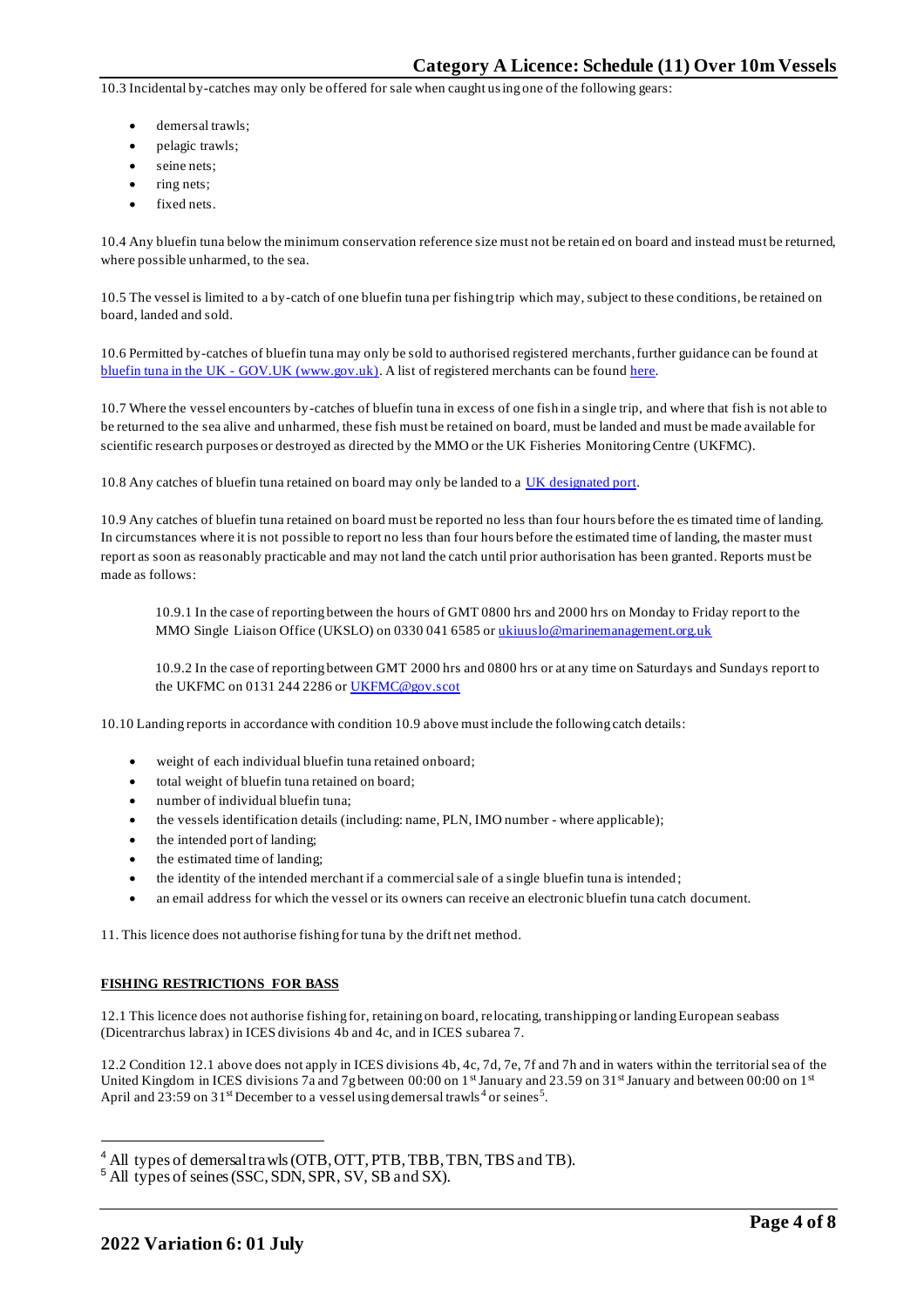12.3 Condition 12.1 above does not apply in ICES divisions 4b, 4c, 7d, 7e, 7f and 7h and in waters within the territorial sea of the United Kingdom in ICES divisions 7a and 7g between 00:00 on  $1<sup>st</sup>$  January and 23:59 on 31<sup>st</sup> January and between 00:00 on  $1<sup>st</sup>$ April and 23:59 on 31<sup>st</sup> December to a vessel which had been authorised in writing by the Marine Management Organisation to fish with a permitted gear.

12.4 For the purposes of conditions 12.1 and 12.2, a permitted gear means one of the following gear types:

- a. hooks and lines<sup>6</sup>,
- b. fixed gillnets<sup>7</sup>.

12.5 For vessels using demersal trawls and seines the vessel may only retain on board:

- a. unavoidable by-catches of sea bass that do not exceed 5% of the weight of the total catches of marine organisms on board during any single fishing trip, and
- b. no more than 760 kilogrammes of sea bass in any two consecutive months.

12.6 For vessels which have been authorised to fish using hooks and lines, the vessel may only retain on board or la nd sea bass which does not exceed in total 5.95 tonnes per calendar year.

12.7 For vessels which have been authorised to fish using fixed gillnets, the vessel may only retain on board bycatches of sea bass not exceeding 1.5 tonnes per calendar year.

12.8 A vessel authorised to fish for sea bass using more than one of the gear types set out in condition 12.2 and 12.3 may not retain on board sea bass if more than one of the gear types is present on board the vessel during any single fishing trip .

12.9 A vessel fishing with gear specified in condition 12.2 and/ or authorised to fish using one or more of the gear types set out in condition 12.4 and which uses more than one of those gear types in a single calendar month will be required to adhere to the lowest of the relevant catch limits set out in conditions 12.5, 12.6, and 12.7 above which apply to the gear types that the vessel has used.

### **FARNE DEEPS FISHING RESTRICTIONS**

13.1 Subject to the exemptions below, vessels deploying demersal trawls and seines (with the exception of beam trawls) are prohibited from fishing in the Farne Deeps.

13.2 The prohibition in condition 13.1 shall not apply to vessels with an engine power of 350 kw or less deploying a single-rig demersal trawl or seine within 12 nautical miles of the baselines from which the breadth of the territorial sea is measured and:

- of which the mesh size of the cod-end and any extension piece is 90 mm or greater and is constructed wholly or in part of a single twine having a thickness of 5mm or less and of which the foot rope (as would be viewed from above whilst the gear is deployed) is comprised of a single curved line only, or
- b. of which the mesh size of the cod-end and any extension piece is 100mm or greater and is constructed wholly or in part of a multiple twine of which no twine is of a thickness greater than 5 mm and of which the foot rope (as would be viewed from above whilst the gear is deployed) is comprised of a single curved line only and which is deployed only between 00:00hrs on 15th May and 23:59 hrs on 15th September, or
- c. of which the mesh size of the cod-end and any extension piece is 120 mm or greater and is constructed wholly or in part of a multiple twine of which no twine is of a thickness greater than 5 mm and of which the foot rope (as would be viewed from above whilst the gear is deployed) is comprised of a single curved line only.

13.3 The prohibition in condition 13.1 shall not apply to vessels deploying single-rig or twin-rig demersal trawls or seines outside 12 nautical miles of the baselines from which the breadth of the territorial sea is measured and:

- a. of which the mesh size of the cod-end and any extension piece is 90 mm or greater in respect of single rigged vessels and is constructed wholly or in part of a single twine of 5 mm or less, or
- b. of which the mesh size of the cod-end and any extension piece is 100mm or greater and is constructed wholly or in part of a multiple twine of which no twine is of a thickness greater than 5 mm and which is deployed only between 00:00hrs on 15th May and 23:59 hrs on 15th September, or
- c. of which the mesh size of the cod-end and any extension piece is 95 mm or greater in respect of twin rigged vessels, and is constructed wholly or in part of a single twine of 5 mm or less, or

<sup>6</sup> All long lines or pole and line or rod and line fisheries (LHP, LHM, LLD, LL, LTL, LX and LLS).

<sup>7</sup> All fixed gillnets and traps (GTR, GNS, FYK, FPN and FIX)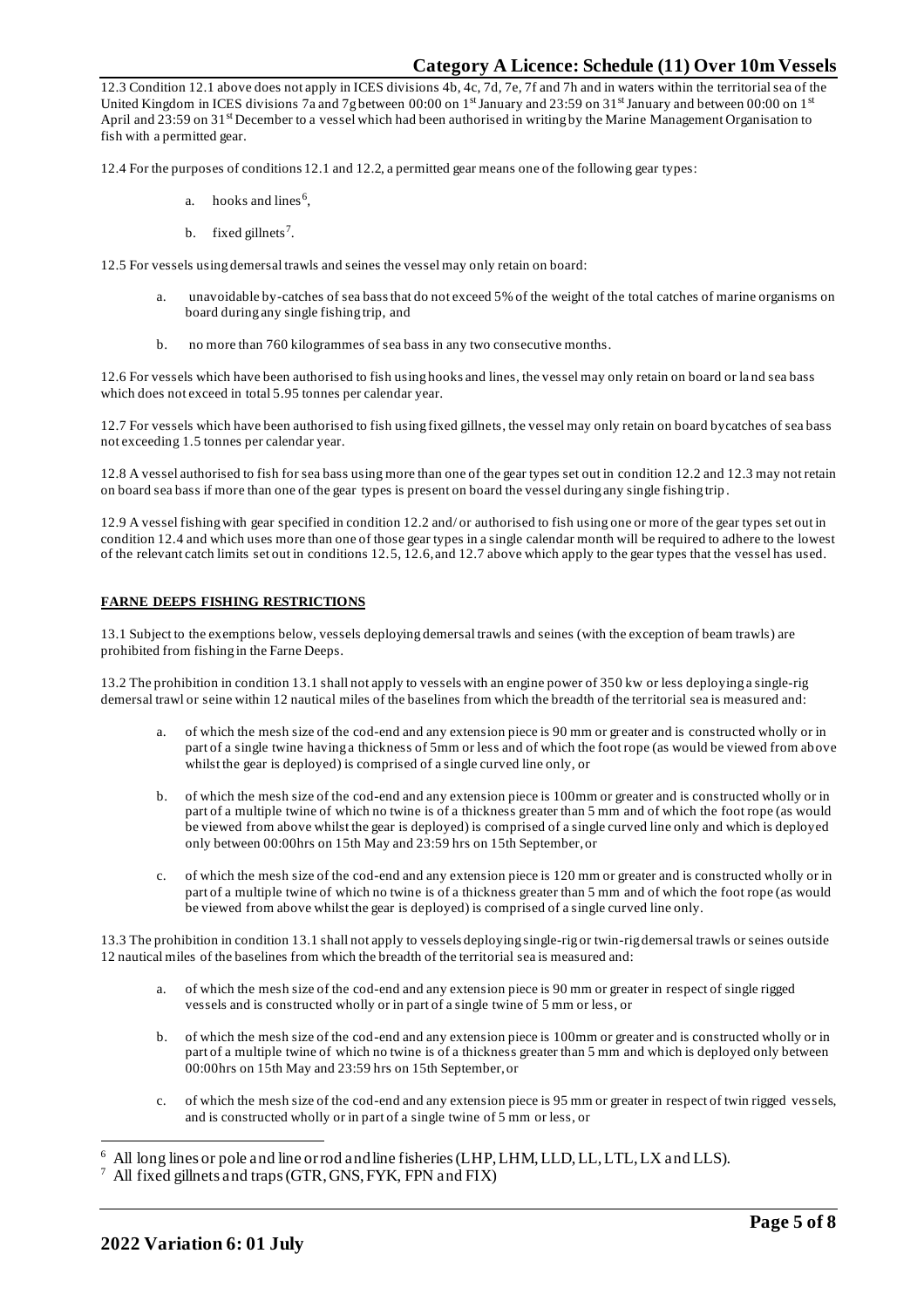d. of which the mesh size of the cod-end and any extension piece is 120 mm or greater and is constructed wholly or in part of a multiple twine of which no twine is of a thickness greater than 5 mm.

13.4 Vessels fishing in accordance with the prohibitions in 13.2 and 13.3 above are not permitted to deploy demersal trawls or seines with more than one cod-end per rig.

13.5 For the purposes of the prohibitions above "Farne Deeps" shall consist of all waters within the following ICES statistical rectangles:

- 38E8,
- 38E9.
- 39E8.
- 39E9,
- 40E8,
- 40E9.

#### **SOUTH DEVON INSHORE FISHING GROUNDS**

14.1 Subject to the exceptions set out in sub-paragraph 14.3 below, no trawling or dredging shall take place in the areas and zones covered by the crabbing chart titled "South Devon Trawling and Crabbing Chart" operational from 1st January each year.

14.2 No fishing boat shall carry a scallop dredge or beam trawl in any part of the specified areas or zones unless every part of any dredge or beam trawl is totally inboard the boat.

14.3 Trawling or dredging may take place as follows:

a) anywhere by vessels fishing with pelagic trawls;

b) in those areas and zones on the chart in which trawling is permitted and during those periods specified in the schedule accompanying the chart;

c) in the area between Berry Head and Mewstone, east of the River Dart, enclosed by straight lines sequentially joining the following geographical co-ordinates:

> 50°20.30'N, 003°32.10'W 50°19.50'N, 003°30.20'W 50°20.40'N, 003°27.85'W 50°24.00'N, 003°28.95'W

by vessels using trawl nets, provided such vessels have an engine power of no more than 100kW, or by vessels using scallop dredges, provided such vessels have an engine power of no more than 100kW and use no more than two tow bars, and that any tow bar used does not exceed 2.6m in total length, and that there are no more than three dredges attached to each tow bar; and

d) in the area seaward of a line drawn from Splat Point to Limebury Point to the southern limit of a line drawn from Bolt Head to Garra Sands, and in the area landward of a line drawn from Greystone Ledge to Gregory Rocks, by vessels fishing for s an deels, with trawl or seine nets of a mesh size less than 16mm provided such vessels have an engine power of no more than 100kW..

14.4 Copies of the crabbing chart and the full list of co-ordinates and seasonal restrictions are available from any Marine Management Organisation office and on the MMO website. This information is also held at the offices of the Devon and Sev ern Inshore Fisheries and Conservation Authority (IFCA), the South Western Fish Producer Organisation Limited and the South Devon and Channel Shell Fishermen's Association.

# **MULL BOX**

15.1 The vessel to which this licence relates is prohibited, at all times, from fishing with a trawl or dredge (including a suction dredge) in that area off the Treshnish Isles, being the area of waters bounded by the following coordinates:

56° 37.460'N 006° 19.830'W 56° 35.620'N 006° 24.500'W 56° 28.850'N 006° 34.330'W 56° 28.680'N 006° 28.170'W<sup>8</sup>

15.2 Should the vessel be present in the area during this period all fishing gear which may be used for catching scallops must be lashed and stowed in accordance with Article 47 of Council Regulation (EC) 1224/2009.

<sup>8</sup> All co-ordinates are on WGS84 datum and are accurate at a scale of 1:10,000.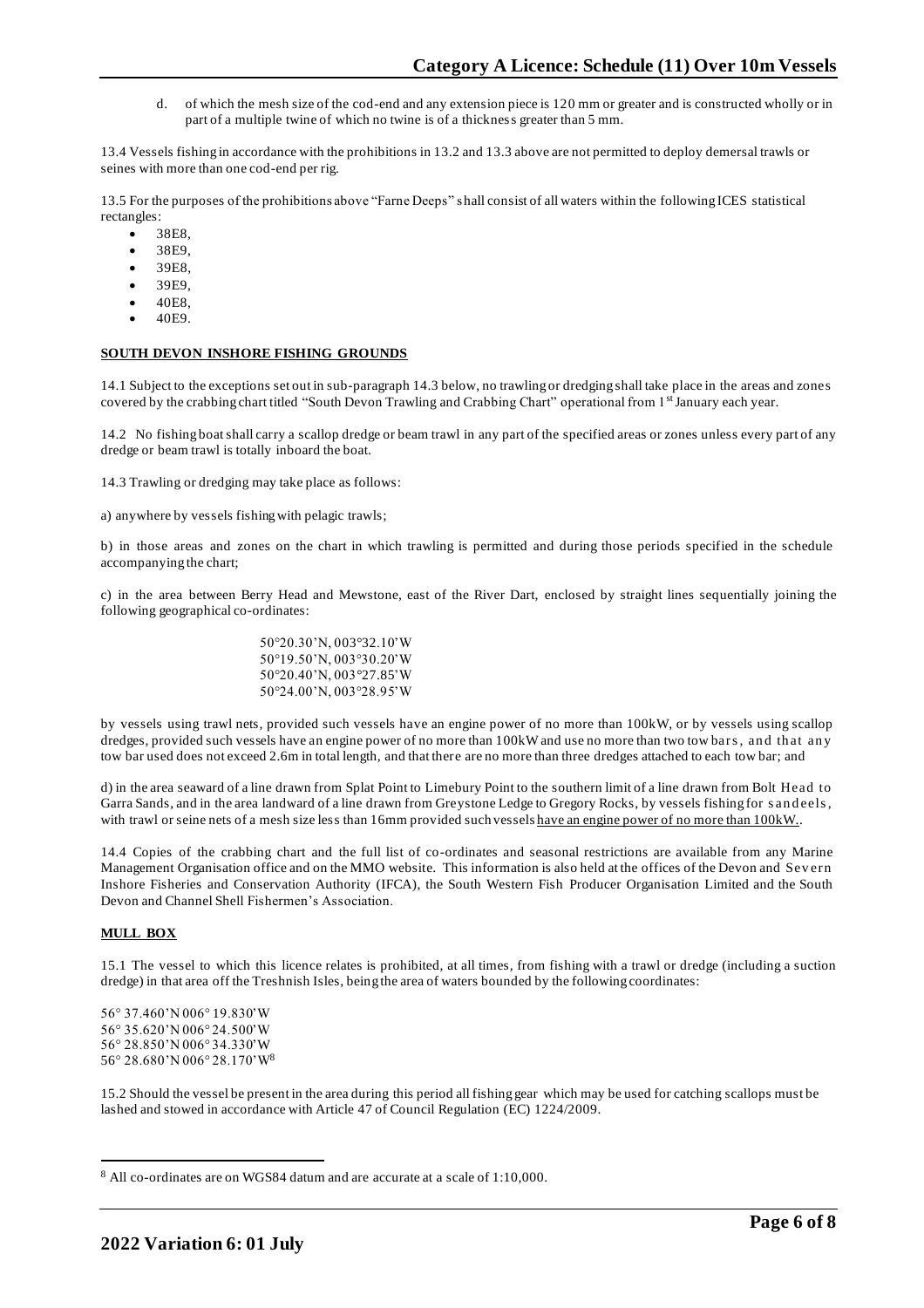# **CATCH RESTRICTIONS AND QUOTA LIMITATIONS**

16. The Authority of this licence is subject to the quota limitations as set out in Part II of the Annexe to this Schedule. All quantitative limitations are in live weight and relate to the maximum amount that may be caught and retained on board, landed or trans-shipped per calendar month unless otherwise stated. Where weekly catch limits are set, a "week" means 00:01 hours on any Sunday until 23:59 hours on the following Saturday. The quota limitations set out in Part II of the Annexe to this Schedule apply concurrently with, and not in addition to, any other quota limitations for the time being in force which have been imposed by any licence issued by a UK fisheries administration authorising the vessel to fish in waters outside British fishery limits.

#### **PAIR TRAWLING**

17. When the vessel pair fishes with another vessel, the quantities of sea fish attributable to each vessel will be the quantities on board and landed by that vessel.

# **OTHER PROVISIONS**

18. The vessel to which this licence relates may fish for, land and retain on board the additional quantities of mackerel caught in ICES area VIId using handline gears set out in the annexe to this licence only if it has been authorised in writing by the MMO.

# **OUTER HEBRIDES INSHORE FISHERIES PILOT**

19.1 From 00:00 on 5<sup>th</sup> November 2020 until 4<sup>th</sup> October 2022, the vessel to which this licence relates may not fish using creels<sup>9</sup> within the "Outer Hebrides Pilot Project Area"; save for where a letter of derogation (**"Letter of Derogation"**) has been granted to the licence holder of the vessel by the Scottish Ministers and subject always to condition 19.2. The **Outer Hebrides Pilot Project Area** is the geographical area which forms part of the Scottish marine region for the Outer Hebrides<sup>10</sup>, bounded in the north by a line at 58°N heading due east from the Isle of Lewis near Sidhean Geodh' a' Chudaig; bounded on the south by a line at 56° 43.870' N; and bounded on the west by the Barra Head (Berneray) to Harris Protected Area<sup>11</sup> and shown outlined on [this map](https://www.gov.scot/publications/outer-hebrides-inshore-fisheries-pilot-area) (but which map is demonstrative only).

19.2 Where a Letter of Derogation is granted in terms of condition 19.1, above, the following conditions shall apply:

a. The maximum number of creels which may be set on the seabed at any one time by the vessel in the Outer Hebrides Pilot Project Area shall be limited in accordance with the overall length of the said vessel as follows:

| <b>Overall length of vessel</b> | <b>Maximum number of creels</b> |
|---------------------------------|---------------------------------|
| $<8$ metres                     | 800                             |
| $8 - 10$ metres                 | .200                            |
| $>10 - 12$ metres               | .500                            |
| $>12$ metres                    | 0.800                           |

- b. The soak time of each individual creel set on the seabed from the vessel in the Outer Hebrides Pilot Project Area, shall be limited to a maximum of 3 weeks from time the said creel is set on the seabed;
- c. Marine Scotland may, at their discretion, require remote electronic monitoring (**"REM"**) equipment to be installed in the vessel; and

The Letter of Derogation granted in terms of condition 19.1 must be retained aboard the vessel at all times to be made available for inspection on request by a British Sea Fishery Officer<sup>12</sup>.

#### **NORTH SEA COD AVOIDANCE PLAN**

20. The vessel to which this licence relates whilst using mobile gear must use a minimum mesh size of 120mm in Scottish waters of sea area IV, bar activity in mud areas/nephrops areas. There are eight defined mud/nephrops areas within sea area IV which are exempt on the basis that mud areas are primarily nephrops grounds. In these areas it is permitted to use gear less than 120mm. Vessels using gear that is not designed to come into contact with the bottom, and are fishing for herring, mackerel, horse mackerel, sprats or blue whiting, or targeting sandeel, Norway pout or Northern prawn are derogated from the above compulsory measures. These areas are detailed in the attached webpage: [UK National North Sea Cod Avoidance Plan -](https://eur03.safelinks.protection.outlook.com/?url=https%3A%2F%2Fwww.gov.scot%2Fpublications%2Fnorth-sea-cod-plan%2F&data=04%7C01%7CNeal.Joicey%40marinemanagement.org.uk%7Cec7de88063ff469dbe6108d8acce3261%7C770a245002274c6290c74e38537f1102%7C1%7C0%7C637449348919731757%7CUnknown%7CTWFpbGZsb3d8eyJWIjoiMC4wLjAwMDAiLCJQIjoiV2luMzIiLCJBTiI6Ik1haWwiLCJXVCI6Mn0%3D%7C1000&sdata=yY%2B8k3tNYa5UZI3hB3JhcXWVS8v%2BF%2BwdOxIe9UuvGHg%3D&reserved=0) gov.scot (www.gov.scot)

<sup>9</sup> All references to "creel(s)" in conditions 19.1 and 19.2 have the meaning given in article 2 of the Marking of Creels (Scotland) Order 2020, SSI 2020 No 168.

<sup>&</sup>lt;sup>10</sup> The Scottish Marine Regions Order 2015, SSI 2015 No. 193

<sup>&</sup>lt;sup>11</sup> The Inshore Fishing (Prohibition of Fishing and Fishing Methods) (Outer Hebrides) Order 2017, SSI 2017 No. 48

<sup>&</sup>lt;sup>12</sup> "British Sea Fishery Officer" has the meaning given by section 7 of the Sea Fisheries Act 1968 (c.77).